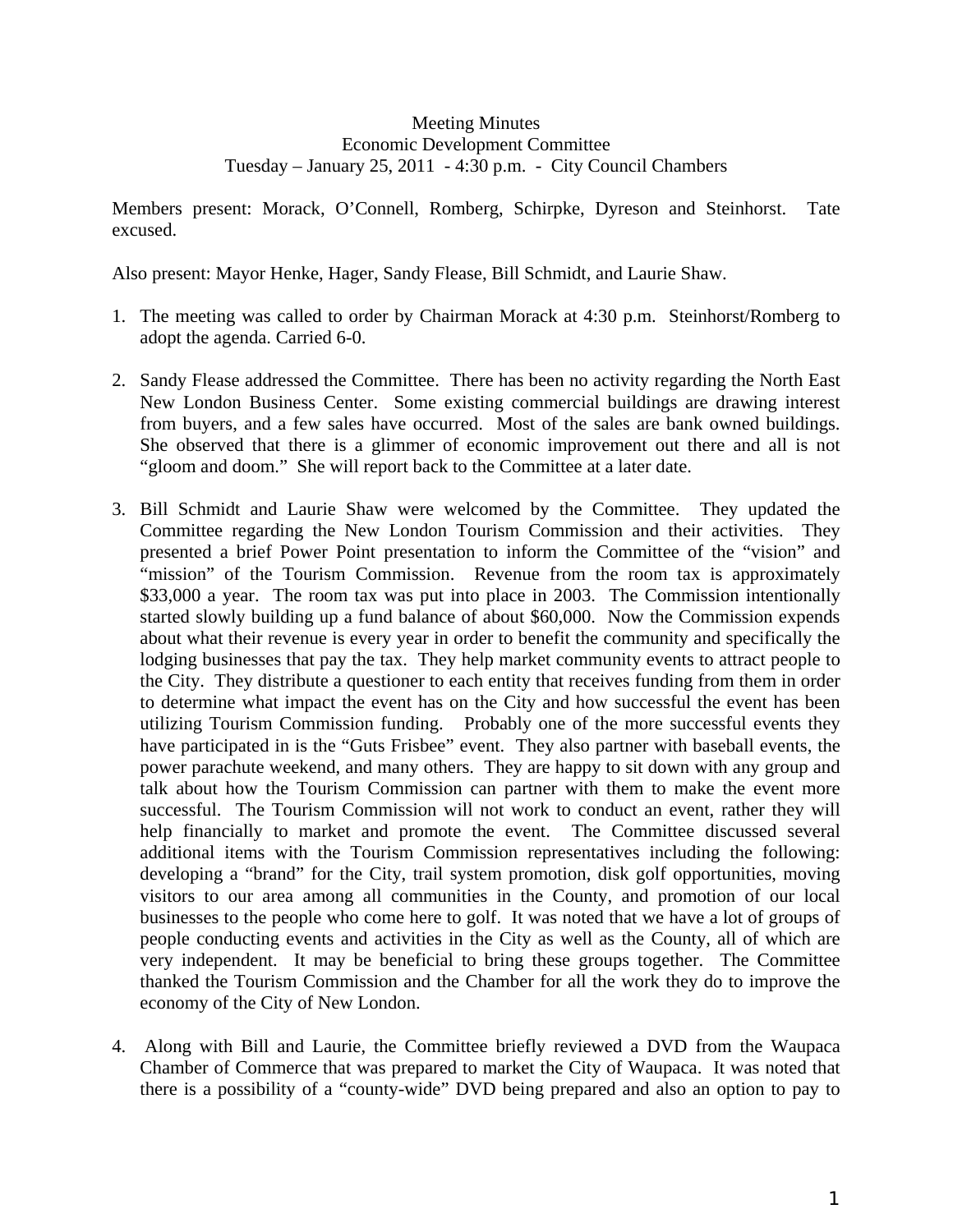have Discover Wisconsin come back to the City to create one of their productions. The Committee reviewed what a private company is currently marketing with Waupaca County support. They sell ads to private businesses and then provide a series of brief marketing videos for your local Internet site. The Committee viewed the LaPorte County, Indiana web site to see how this marketing proposal looks. It was noted that the private company is charging a considerable amount annually for private businesses to participate. It was suggested that perhaps City of New London staff could do the same video marketing scenes for the City and we could post them ourselves on the City web site. The mayor will be following thru with this. The Chamber of Commerce and the Tourism Commission are both willing to partner with the City in this effort.

- 5. The Committee reviewed Kent's memo regarding his economic development activities over the past month. It was noted that Kent attended the "In Development-Connecting Commercial Developers In The New North" event in Green Bay where he was able to participate in a "speed networking" event. He met over 100 developers and consultants in just over an hour and fifteen minutes during the networking event. He handed out a flyer promoting the City downtown river front property and the North East New London Business Center along with his business card to each participant. Kent noted that he had briefly talked to a representative from Rogers Cinema regarding the Grand Theatre and expected to get more details regarding the status of the property in the near future.
- 6. Chairman Morack reviewed the draft "Business Guide" that started out as a project undertaken by a student in the High School Marketing program. The guide is intended to help a current or prospective business expand or get established in our community by providing them with as many informational resources as we can. There are twenty individual steps identified, each with their own informational resources. This document will evolve over time, unfortunately, it appears that we have not been able to attract another student to follow thru with this specific project.
- 7. Chairman Morack also reported on his recent attendance at the New North conference. He visited with many people at the meeting including the economic development representatives from the University of Oshkosh. They talked about their plans for a new business incubator at the college and the creation of a second center for entrepreneurship. They also are working on a technology transfer project where private business can take better advantage of college resources. The New North conference addressed the promotion of renewable energy businesses including the importance of wind energy and their supporting businesses.
- 8. Kent will be checking with Superintendent of Schools, Bill Fitzpatrick about the idea the Committee previously discussed with him about having a contest with New London students to design a new billboard layout for the City billboard that is on Highway 45 North, just east of Crystal Falls.
- 9. The Committee reviewed two options that the Mayor designed to replace the "For Sale" sign that is currently on the City downtown riverfront property. The sign with the wording "6 Acres Available for Development," giving the City web site address and the City Administrator's phone number was chosen. Kent will arrange to have the sign replaced.